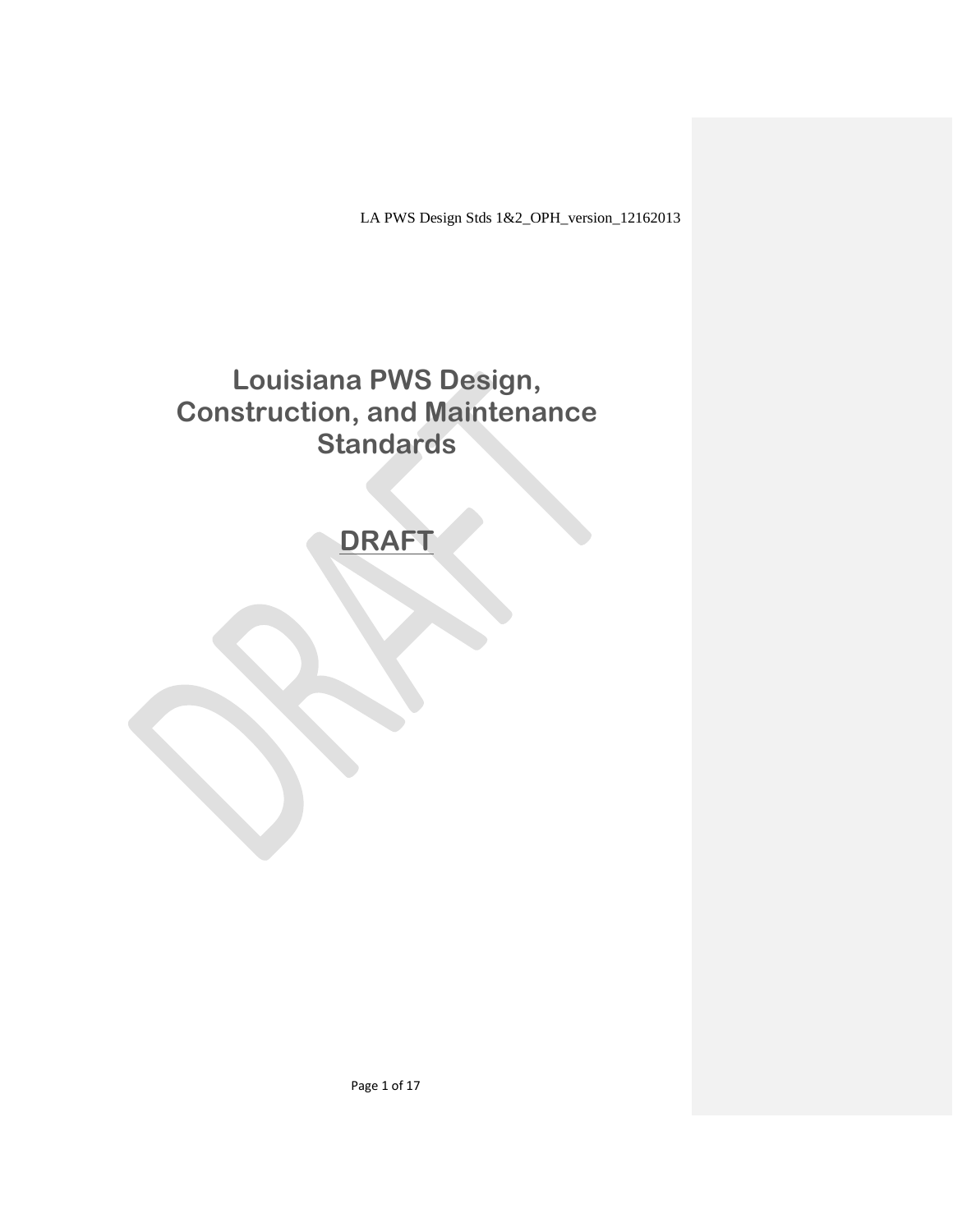|    | <b>SUBMISSION OF PLANS</b><br>PART <sub>1</sub>                                                                                                                                                                                                                                                                                                                                                                                                                                                                    |                                                                                                                                                                    |
|----|--------------------------------------------------------------------------------------------------------------------------------------------------------------------------------------------------------------------------------------------------------------------------------------------------------------------------------------------------------------------------------------------------------------------------------------------------------------------------------------------------------------------|--------------------------------------------------------------------------------------------------------------------------------------------------------------------|
|    | 1.0 GENERAL                                                                                                                                                                                                                                                                                                                                                                                                                                                                                                        |                                                                                                                                                                    |
|    | All reports, final plans, specifications, and design criteria should be submitted at least 60 days prior<br>to the date on which action by the Department of Health and Hospitals, Office of Public Health<br>(DHH-OPH) is desired. Environmental assessments, and permits for construction, to take water,<br>for waste discharges, for stream crossings, etc., may be required from other federal, state, or local                                                                                               | Deleted: reviewing authority                                                                                                                                       |
| а. | agencies. No approval for construction can be issued until final, complete<br>detailed plans and specifications have been submitted to the DHH-OPH and found to be<br>satisfactory. Documents submitted for formal approval shall include but not be limited to:<br>engineer's report, where pertinent                                                                                                                                                                                                             | Deleted: Preliminary plans and the<br>engineer's report should be submitted for<br>review prior to the preparation of final plans.<br>Deleted: reviewing authority |
|    | b. summary of the design criteria;                                                                                                                                                                                                                                                                                                                                                                                                                                                                                 | Deleted: :¶                                                                                                                                                        |
|    | operation requirements, where applicable;<br>c.                                                                                                                                                                                                                                                                                                                                                                                                                                                                    |                                                                                                                                                                    |
|    | general layout;<br>d.                                                                                                                                                                                                                                                                                                                                                                                                                                                                                              |                                                                                                                                                                    |
|    | detailed plans;<br>е.                                                                                                                                                                                                                                                                                                                                                                                                                                                                                              |                                                                                                                                                                    |
|    | specifications;<br>t.                                                                                                                                                                                                                                                                                                                                                                                                                                                                                              |                                                                                                                                                                    |
|    | cost estimates;<br>g.                                                                                                                                                                                                                                                                                                                                                                                                                                                                                              |                                                                                                                                                                    |
|    | documentation of adequate source of supply <i>(i.e., water purchase contracts between water</i><br>h.<br>supplies, and/or inter-municipal agreements), where applicable;                                                                                                                                                                                                                                                                                                                                           | Formatted: Not Expanded by / Condensed by                                                                                                                          |
| i. | evaluation of technical, managerial, and financial capacity,                                                                                                                                                                                                                                                                                                                                                                                                                                                       | Deleted: ;¶                                                                                                                                                        |
|    | Public water systems are required by the <b>DHH-OPH</b> to demonstrate adequate<br>capacity development under LAC 48: V. Chapter 77. Subchapter B.                                                                                                                                                                                                                                                                                                                                                                 | Deleted: USEPA and the States                                                                                                                                      |
|    |                                                                                                                                                                                                                                                                                                                                                                                                                                                                                                                    |                                                                                                                                                                    |
|    | Except as may otherwise be required under LAC 48: V. Chapter 77. Subchapter<br>2.<br>B., the evaluation for existing public water systems shall include;                                                                                                                                                                                                                                                                                                                                                           | Deleted: T                                                                                                                                                         |
|    |                                                                                                                                                                                                                                                                                                                                                                                                                                                                                                                    | Deleted: should                                                                                                                                                    |
|    | a. a discussion of the system's current technical capacity along with any project related<br>changes with respect to operator certification requirements and the operator's ability to<br>implement any system changes that may be required upon project completion;                                                                                                                                                                                                                                               | Deleted: , as required by the reviewing<br>authority                                                                                                               |
|    |                                                                                                                                                                                                                                                                                                                                                                                                                                                                                                                    | Deleted: 1                                                                                                                                                         |
|    | a discussion of the system's current overall management and how the system's<br>management will be impacted by the project including but not limited to whether the system                                                                                                                                                                                                                                                                                                                                         | Deleted: 2                                                                                                                                                         |
|    | has an asset management plan and, if so, how the project components will be incorporated<br>into that plan;                                                                                                                                                                                                                                                                                                                                                                                                        |                                                                                                                                                                    |
|    | a discussion of the water system's overall financial capacity along with user projected water<br>rates including the system's outstanding obligations combined with the anticipated debt<br>from the current project under review and the overall operation and maintenance. If<br>applicable, the financial capacity discussion should include details of any energy efficiency<br>components included as part of the project along with the estimated long-term cost and<br>energy savings associated with them. | Deleted: 3                                                                                                                                                         |
|    | other information as required by DHH-OPH which may not be covered by any of the above listed<br>j.                                                                                                                                                                                                                                                                                                                                                                                                                 | Deleted: reviewing authority.                                                                                                                                      |
|    | items but is required or is needed to ensure compliance with applicable provisions of LAC 48,<br>LAC 51, and 40 CFR 141-143.                                                                                                                                                                                                                                                                                                                                                                                       |                                                                                                                                                                    |
|    |                                                                                                                                                                                                                                                                                                                                                                                                                                                                                                                    | Deleted: ¶                                                                                                                                                         |
|    | <b>1.1 ENGINEER'S REPORT</b><br>Where the design/build construction concept is to be utilized, special consideration must be given                                                                                                                                                                                                                                                                                                                                                                                 | Deleted: D                                                                                                                                                         |
|    | to: designation of a project coordinator; close coordination of design concepts and submission of                                                                                                                                                                                                                                                                                                                                                                                                                  | Deleted: B                                                                                                                                                         |
|    |                                                                                                                                                                                                                                                                                                                                                                                                                                                                                                                    |                                                                                                                                                                    |
|    | Page 2 of 17                                                                                                                                                                                                                                                                                                                                                                                                                                                                                                       |                                                                                                                                                                    |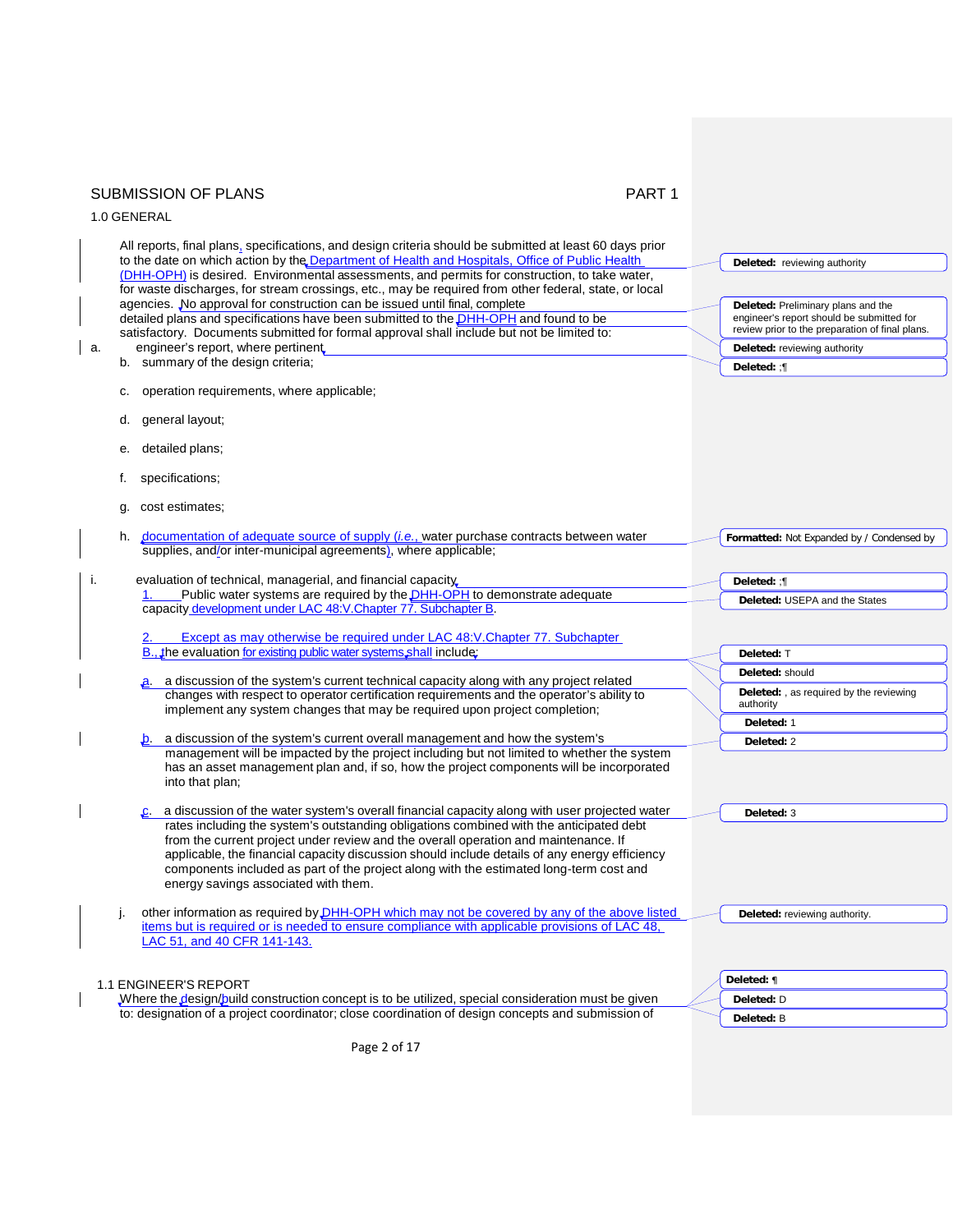| <b>SUBMISSION OF PLANS</b><br>PART <sub>1</sub>                                                                                                                                                                                                    |                                                    |
|----------------------------------------------------------------------------------------------------------------------------------------------------------------------------------------------------------------------------------------------------|----------------------------------------------------|
| plans and necessary supporting information to the <b>DHH-OPH</b> ; allowance for project changes that                                                                                                                                              | Deleted: reviewing authority                       |
| may be required by the <i>DHH-OPH</i> ; and reasonable time for project review by the <i>DHH-OPH</i> . The<br>engineer's report for water supply system improvements shall, where pertinent, present the                                           | Deleted: reviewing authority                       |
| following information:                                                                                                                                                                                                                             | Deleted: reviewing authority                       |
| 1.1.1 General                                                                                                                                                                                                                                      | Deleted: works                                     |
| information,                                                                                                                                                                                                                                       |                                                    |
| Including:                                                                                                                                                                                                                                         |                                                    |
| description of the existing water supply system and sewerage facilities;<br>а.                                                                                                                                                                     | Deleted: works                                     |
| identification of the municipality or area served;<br>b.                                                                                                                                                                                           |                                                    |
| name and mailing address of the owner or official custodian;<br>c.                                                                                                                                                                                 |                                                    |
| imprint of professional engineer's seal or conformance with engineering<br>d.<br>registration requirements of the <b>Louisiana Professional Engineering and Land</b>                                                                               |                                                    |
| <b>Surveying Board.</b>                                                                                                                                                                                                                            | Deleted: individual state or province              |
| 1.1.2 Extent of water supply system,                                                                                                                                                                                                               | Deleted: works                                     |
| Including:                                                                                                                                                                                                                                         | Formatted: Right: 0.25"                            |
| description of the nature and extent of the area to be served;<br>a.                                                                                                                                                                               | Formatted: Indent: Hanging: 0.01", Right:<br>0.25" |
|                                                                                                                                                                                                                                                    |                                                    |
| provisions for extending the water supply system to include additional areas;<br>b.                                                                                                                                                                | Deleted: works                                     |
| appraisal of the future requirements for service, including existing and potential<br>c.<br>industrial, commercial, institutional, and other water supply needs.                                                                                   |                                                    |
| 1.1.3 Justification of project                                                                                                                                                                                                                     |                                                    |
| Where two or more solutions exist for providing public water system facilities, each of which                                                                                                                                                      | Deleted: supply                                    |
| is feasible and practicable, discuss the alternatives. Give reasons for selecting the one<br>recommended, including financial considerations, operational requirements, operator<br>qualifications, reliability, and water quality considerations. |                                                    |
| 1.1.4 Soil, groundwater conditions, and foundation                                                                                                                                                                                                 |                                                    |
| problems, including a description of:                                                                                                                                                                                                              |                                                    |
| a. the character of the soil through which water mains are to be laid;                                                                                                                                                                             |                                                    |
| foundation conditions prevailing at sites of proposed structures;<br>b.                                                                                                                                                                            |                                                    |
| the approximate elevation of ground water in relation to subsurface structures.<br>с.                                                                                                                                                              |                                                    |
| 1.1.5 Water use                                                                                                                                                                                                                                    |                                                    |
| data, Including:                                                                                                                                                                                                                                   |                                                    |
| a. a description of the population trends as indicated by available records, and the estimated<br>population which will be served by the proposed water supply system or expanded system                                                           |                                                    |
| 20 years in the future in $5$ year intervals or over the useful life of critical                                                                                                                                                                   | Deleted: five                                      |

Page 3 of 17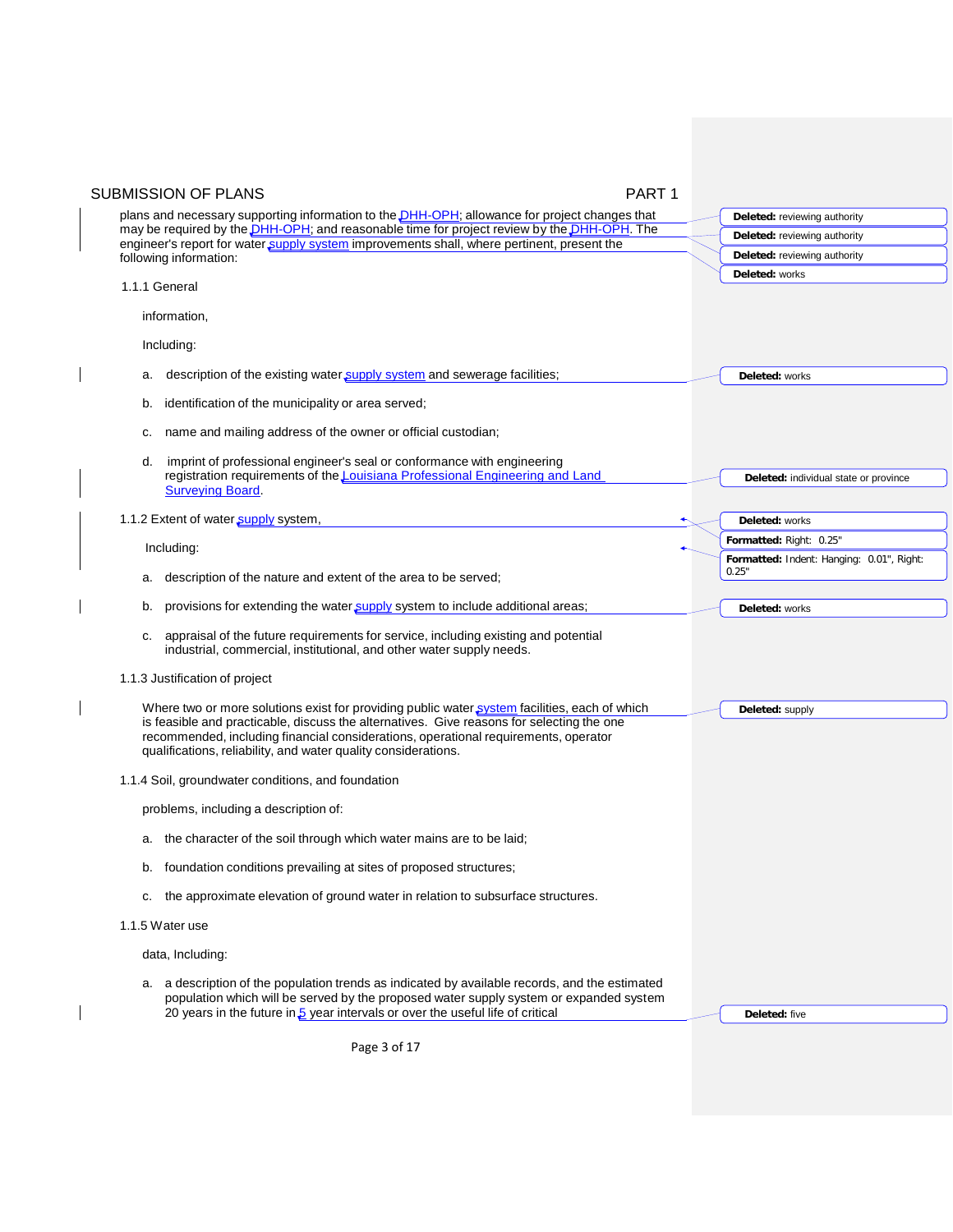# structures/equipment;

- b. present water consumption and the projected average and maximum daily demands, including fire flow demand (see Section 1.1.6);
- c. present and/or estimated yield of the sources of supply;
- d. unusual occurrences;
- e. current percent of unaccounted water for the system and the estimated reduction of unaccounted for water after project completion if applicable, *i.e.*, project is to replace aged water mains, leaking storage, or other improvements that will result in reduced water loss.

### 1.1.6 Flow

requirements,

#### Including:

a. hydraulic analyses based on flow demands and pressure requirements (see Section 8.2.1)

# 1.1.7 Sources of water supply

Describe the proposed source or sources of water supply to be developed, the reasons for their selection, and provide information as follows:

1.1.7.1 Surface water

sources, Including:

- a. hydrological data, stream flow and weather records;
- b. safe yield, including all factors that may affect it;
- c. maximum flood flow, together with approval for safety features of the spillway and dam from the appropriate reviewing authority;
- d. description of the watershed, noting any existing or potential sources of contamination (such as highways, railroads, chemical facilities, land/water use activities, etc.) which may affect water quality;
- e. summarized quality of the raw water with special reference to fluctuations in quality, changing meteorological conditions, etc.;
- f. source water protection issues or measures, including erosion and siltation control structures, that need to be considered or implemented.
- 1.1.7.2 Groundwater

sources, Including:

- a. sites considered;
- b. advantages of the site selected;

Page 4 of 17

**Deleted:** b. fire flows, when fire protection is provided, meeting the recommendations of the Insurance¶

**Formatted:** Font: Italic

**Deleted:** S

Services Office or other similar agency for the service area involved.¶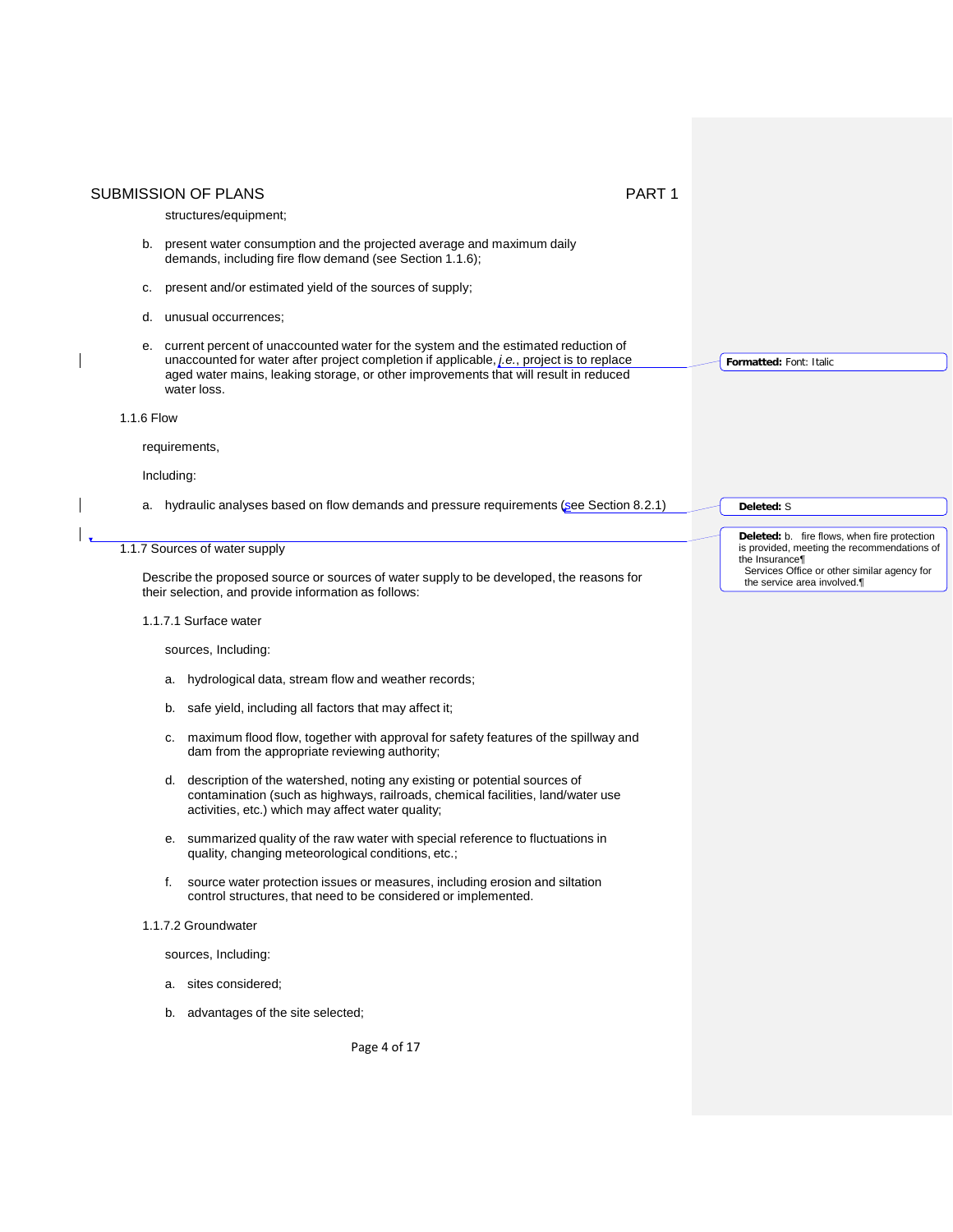- c. elevations with respect to surroundings;
- d. probable character of formations through which the source is to be developed;
- e. geologic conditions affecting the site, such as anticipated interference between proposed and existing wells;
- f. summary of source exploration, test well depth, and method of construction; placement of liners or screen; test pumping rates and their duration; water levels and specific yield; water quality;
- g. sources of possible contamination such as sewers and sewage treatment/disposal facilities, highways, railroads, landfills, outcroppings of consolidated water-bearing formations, chemical facilities, waste disposal wells, agricultural uses, etc;
- h. wellhead protection measures being considered (see Section 3.2.3.2 and 3.2.3.3).

#### 1.1.8 Proposed treatment processes

Summarize and establish the adequacy of proposed processes and unit parameters for the treatment of the specific water under consideration. Alternative methods of water treatment and chemical use should be considered as a means of reducing waste handling and disposal problems. Bench scale test, pilot studies, or demonstrations may be required to establish adequacy for some water quality standards.

#### 1.1.9 Sewerage system available

Describe the existing sewerage system and sewage treatment works, with special reference to their relationship to existing or proposed water supply system structures which may affect the operation of the public water system, or which may affect the quality of the supply.

1.1.10 Waste disposal

Discuss the various wastes from the water treatment plant, their volume, proposed treatment and points of discharge. If discharging to a sanitary sewerage system, verify that the system, including any lift stations, is capable of handling the flow to the sewage treatment works and that the treatment works is capable and will accept the additional loading.

1.1.11 Automation

Provide supporting data justifying automatic equipment, including the servicing and operator training to be provided. Manual override must be provided for any automatic controls. Highly sophisticated automation may put proper maintenance beyond the capability of the plant operator, leading to equipment breakdowns or expensive servicing. Adequate funding must be assured for maintenance of automatic equipment.

1.1.12 Project

sites,

Including:

a. discussion of the various sites considered and advantages of the recommended ones;

Page 5 of 17

**Deleted:** works **Deleted:** supply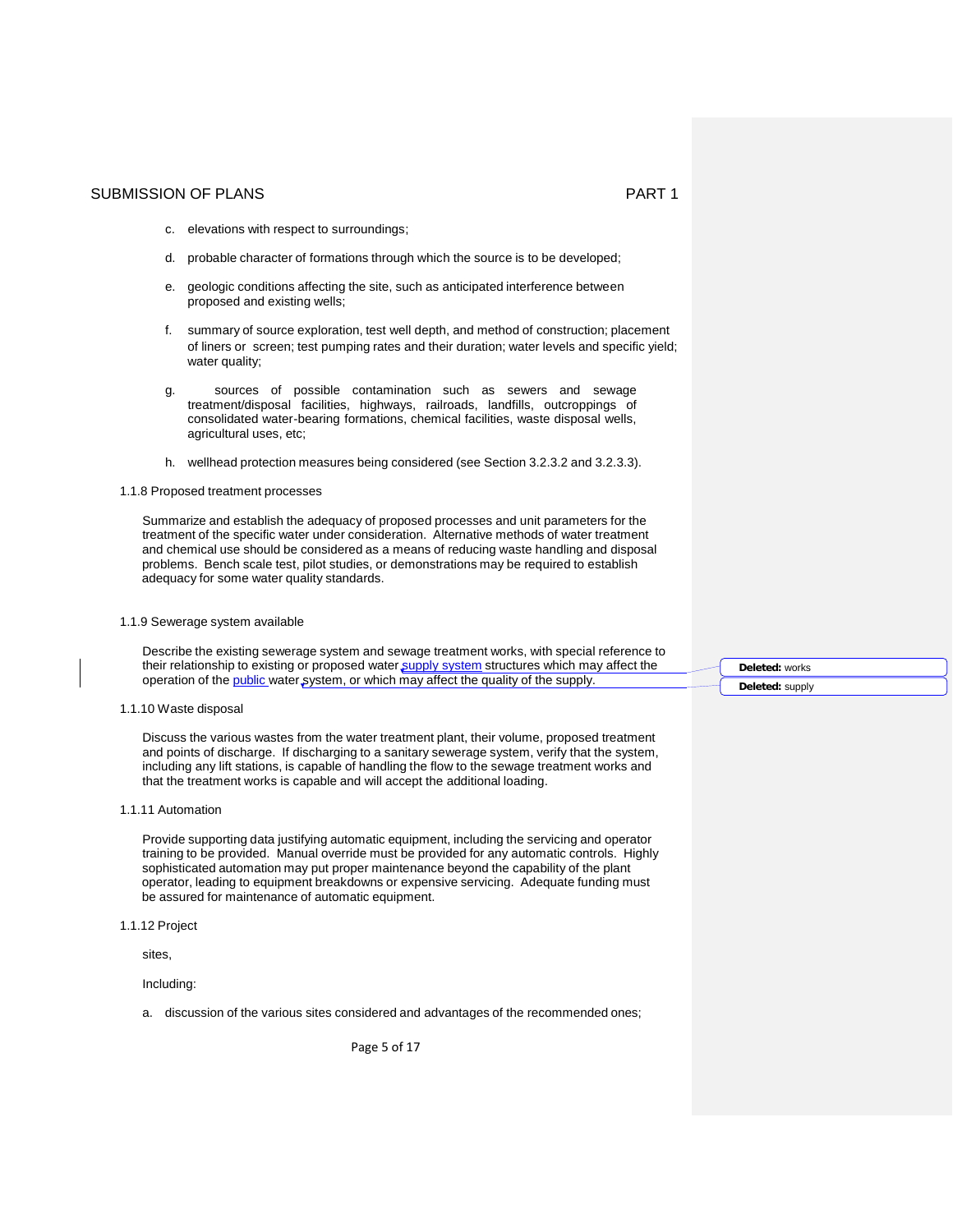- b. the proximity of residences, industries, and other establishments;
- c. any potential sources of pollution that may influence the quality of the supply or interfere with effective operation of the water supply system, such as sewage absorption systems, septic tanks, privies, cesspools, sink holes, sanitary landfills, refuse and garbage dumps, etc.

1.1.13

Financing,

Including:

- a. estimated cost of integral parts of the system, broken down by dollar amount or percentages for source development, storage, distribution mains, pumping, transmission mains, treatment, and planning (including all soft costs);
- b. detailed estimated annual cost of operation;
- c. proposed methods to finance both capital charges and operating expenses.
- 1.1.14 Future extensions

Summarize planning for future needs and services.

1.2 PLANS

Plans for water supply system improvements shall provide the following:

1.2.1 General

layout,

Including:

- a. suitable title;
- b. name of municipality, or other entity or person responsible for the water supply;
- c. area or institution to be served;
- d. scale;
- e. north point;
- f. datum used;
- g. boundaries of the municipality or area to be served;,
- h. date, name, and address of the designing engineer;
- i. imprint of professional engineer's seal or conformance with engineering registration requirements of the *Louisiana Professional Engineering and Land*

Page 6 of 17

**Deleted:** 1.1.15 Technical, Managerial, and Financial Capacity¶ ¶

Including, if required by the reviewing authority:¶ ¶

**Deleted:** works

- a. a discussion of the system's current technical capacity along with any project related changes with respect to operator certification requirements and the operators ability to implement any system changes that may be required upon project completion;¶
- b. a discussion of the system's current overall management and how the system's management will be impacted by the project including but not limited to whether the system has an asset management plan and if so how the project components will be incorporated into that plan;¶
- c. a discussion of the water system's overall financial capacity along with user projected water rates including the system's outstanding obligations combined with the anticipated debt from the current project under review and the overall operation and maintenance. If applicable, the financial capacity discussion should include details of any energy efficiency components included as a part of the project along with the estimated long term cost and energy savings associated with them.¶
- **Deleted:** waterworks

¶

¶

- **Deleted:** , where pertinent,
- **Deleted:** individual state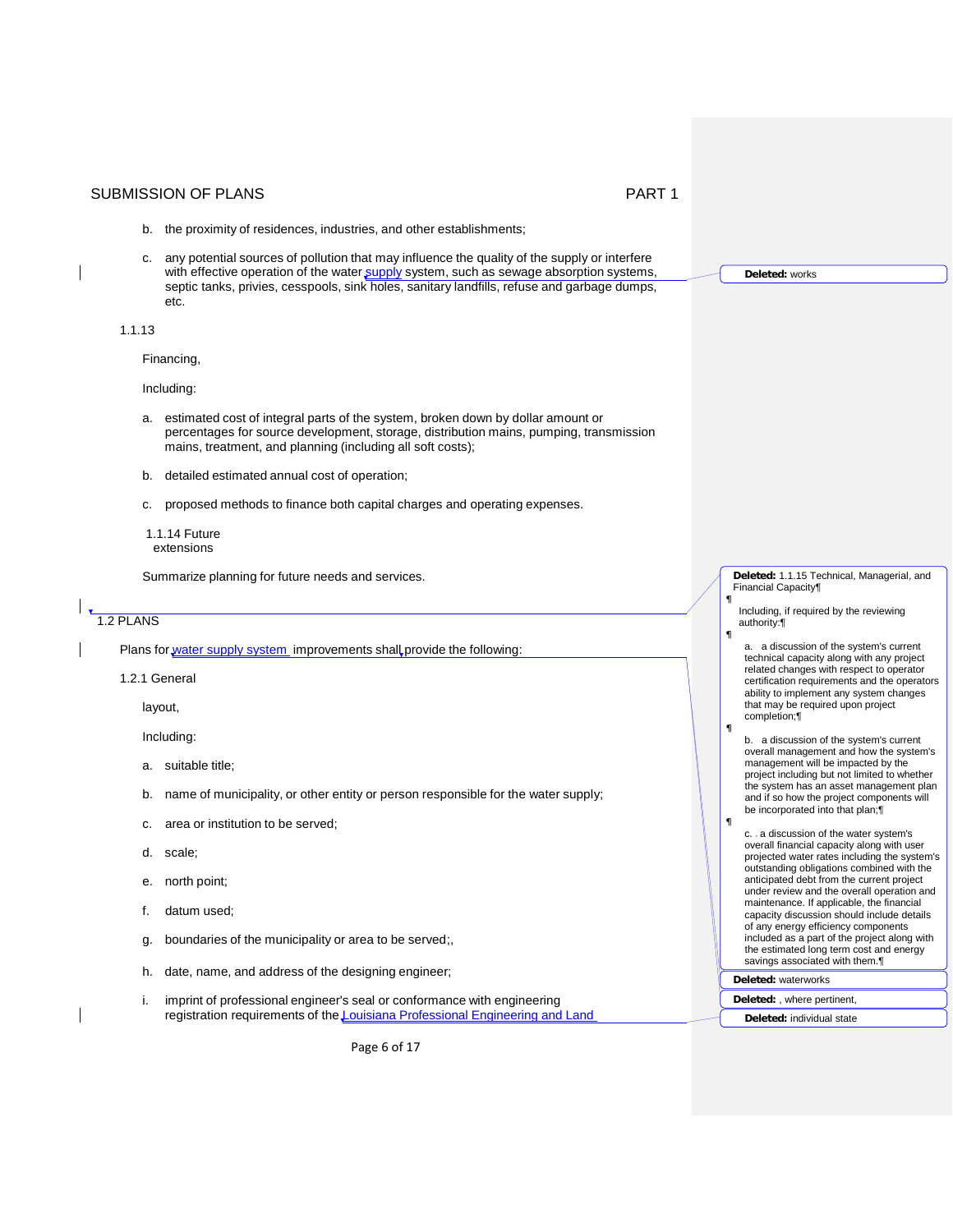|                | <b>SUBMISSION OF PLANS</b><br>PART <sub>1</sub>                                                                                                                                                                                                                                                                                              |                                                                    |
|----------------|----------------------------------------------------------------------------------------------------------------------------------------------------------------------------------------------------------------------------------------------------------------------------------------------------------------------------------------------|--------------------------------------------------------------------|
|                | <b>Surveving Board:</b>                                                                                                                                                                                                                                                                                                                      |                                                                    |
| j.             | legible prints suitable for reproduction;                                                                                                                                                                                                                                                                                                    | Formatted: Indent: Left: 0.56", Hanging:<br>0.25"                  |
|                | k. location and size of existing water mains;                                                                                                                                                                                                                                                                                                |                                                                    |
| I.             | location and nature of existing water supply system structures and appurtenances                                                                                                                                                                                                                                                             | Deleted: works                                                     |
|                | affecting the proposed improvements.                                                                                                                                                                                                                                                                                                         | Deleted: , noted on one sheet                                      |
| 1.2.2 Detailed |                                                                                                                                                                                                                                                                                                                                              |                                                                    |
| plans,         |                                                                                                                                                                                                                                                                                                                                              |                                                                    |
|                | Including:                                                                                                                                                                                                                                                                                                                                   |                                                                    |
|                | a. stream crossings, providing profiles with elevations of the stream bed and the normal<br>and extreme high and low water levels;                                                                                                                                                                                                           |                                                                    |
|                | b. profiles having a horizontal scale of not more than 100 feet to the inch and a vertical scale<br>of not more than 10 feet to the inch, with both scales clearly indicated;                                                                                                                                                                |                                                                    |
|                | location and size of the property to be used for the groundwater development with respect<br>to known references such as roads, streams, section lines, or streets;                                                                                                                                                                          |                                                                    |
|                | d. topography and arrangement of present or planned wells or structures, with contour<br>intervals not greater than two feet;                                                                                                                                                                                                                |                                                                    |
|                | e. elevations of the highest known flood level, floor of the structure, upper terminal of<br>protective casings and outside surrounding grade, using United States Coast and Geodetic<br>Survey, United States Geological Survey or equivalent elevations where applicable as<br>reference;                                                  |                                                                    |
| f.             | plat and profile drawings of well construction, showing diameter and depth of drill<br>holes, casing and liner diameters and depths, grouting depths, elevations, and other<br>details to describe the proposed well completely; and upon completion, submit record<br>drawings (as-builts) reflecting geologic formations and water levels; | Deleted: and designation of geological<br>formations, water levels |
| g.             | location of all existing and potential sources of pollution which may affect the water source<br>or, underground treated water storage facilities;                                                                                                                                                                                           |                                                                    |
|                | h. size, length, and materials of proposed water mains;                                                                                                                                                                                                                                                                                      |                                                                    |
| i.             | location of existing or proposed streets; water sources, ponds, lakes, and drains;<br>storm, sanitary, combined and house sewers; septic tanks, disposal fields and<br>cesspools;                                                                                                                                                            |                                                                    |
| J.             | schematic flow diagrams and hydraulic profiles showing the flow through various plant units;                                                                                                                                                                                                                                                 |                                                                    |
| k.             | piping in sufficient detail to show flow through the plant, including waste lines;                                                                                                                                                                                                                                                           |                                                                    |
| I.             | locations of all chemical storage areas, feeding equipment and points of chemical application<br>(see Part $5$ );                                                                                                                                                                                                                            |                                                                    |
|                | m. all appurtenances, specific structures, equipment, water treatment plant waste disposal<br>units and points of discharge having any relationship to the plans for water mains and/or<br>water supply system structures;                                                                                                                   | Deleted: works                                                     |

Page 7 of 17

 $\overline{\phantom{a}}$ 

 $\overline{\phantom{a}}$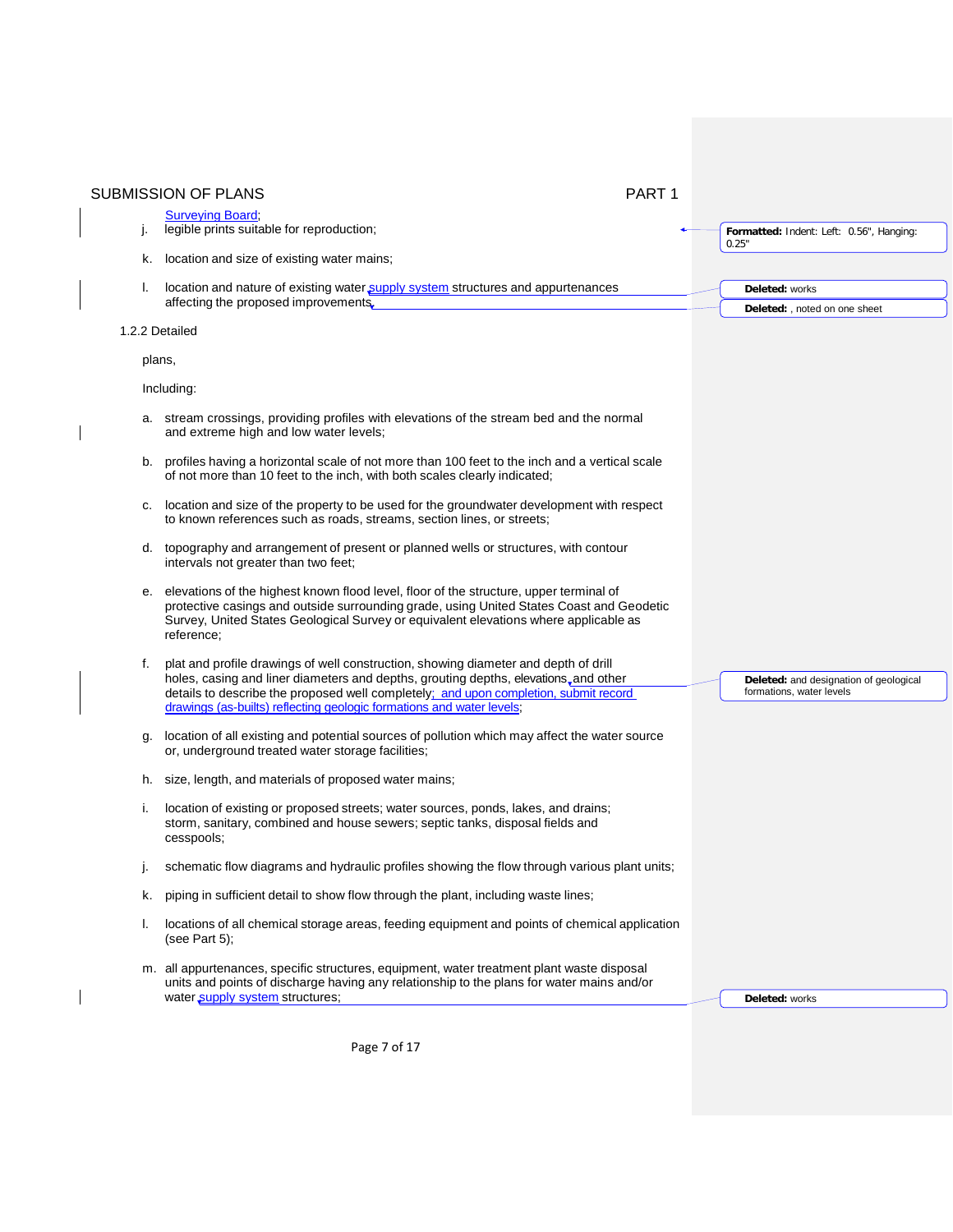| PART <sub>1</sub><br><b>SUBMISSION OF PLANS</b>                                                                                                                          |                              |
|--------------------------------------------------------------------------------------------------------------------------------------------------------------------------|------------------------------|
| n. locations of sanitary or other facilities, such as lavatories, showers, toilets, and lockers,<br>when applicable or required by the DHH-OPH.                          | Deleted: reviewing authority |
| locations, dimensions, and elevations of all proposed plant facilities;<br>о.                                                                                            |                              |
| locations of all sampling taps;<br>p.                                                                                                                                    |                              |
| adequate description of any features not otherwise covered by the specifications.<br>q.                                                                                  |                              |
| 1.3 SPECIFICATIONS<br>Complete, detailed technical specifications shall be supplied for the proposed project, including:                                                 |                              |
| a. a program for keeping existing water supply system facilities in operation during construction of<br>additional facilities so as to minimize interruption of service; | Deleted: works               |
| laboratory facilities and equipment;<br>b.                                                                                                                               |                              |
| the number and design of chemical feeding equipment (see Section 5.1);<br>c.                                                                                             |                              |
| procedures for flushing, disinfection and testing, as needed, prior to placing the project in service;<br>d.                                                             |                              |
| materials or proprietary equipment for sanitary or other facilities including any necessary<br>е.<br>backflow or back-siphonage protection.                              |                              |
| 1.4 DESIGN<br><b>CRITERIA</b>                                                                                                                                            |                              |
| A summary of complete design criteria shall be submitted for the proposed project, containing but<br>not limited to the following:                                       |                              |
| long-term dependable yield of the source of supply;<br>a.                                                                                                                |                              |
| reservoir surface area, volume, and a volume-versus-depth curve, if applicable;<br>b.                                                                                    |                              |
| area of watershed, if applicable;<br>c.                                                                                                                                  |                              |
| estimated average and maximum day water demands for the design period;<br>d.                                                                                             |                              |
| number of proposed services;<br>е.                                                                                                                                       |                              |
| fire fighting requirements;<br>t.                                                                                                                                        |                              |
| flash mix, flocculation and settling basin capacities;<br>g.                                                                                                             |                              |
| h. retention times;                                                                                                                                                      |                              |
| unit loadings;<br>ı.                                                                                                                                                     |                              |
| filter area and the proposed filtration rate;<br>J.                                                                                                                      |                              |
| backwash rate;<br>k.                                                                                                                                                     |                              |
| feeder capacities and ranges;                                                                                                                                            |                              |
| m. minimum and maximum chemical application rates.                                                                                                                       |                              |
| Page 8 of 17                                                                                                                                                             |                              |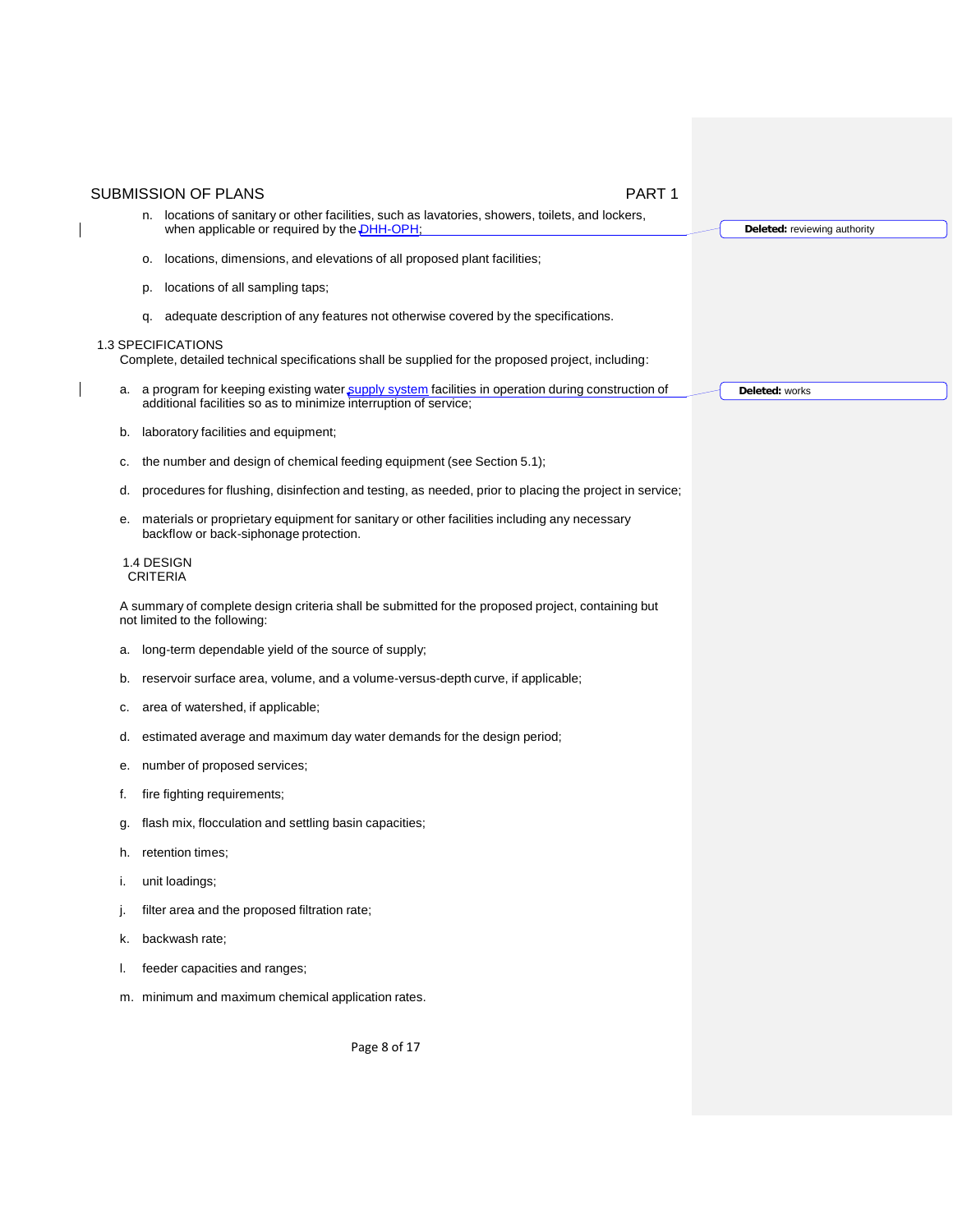# 1.5 REVISIONS TO APPROVED PLANS

Any substantial deviations from approved plans or specifications must be approved by the DHH-OPH before such changes are made. These include, but are not limited to deviations in: capacity, hydraulic conditions, operating units, the functioning of water treatment processes, or the quality of water to be delivered. Revised plans or specifications should be submitted in time to permit the review and approval of such plans or specifications before any construction work, which will be affected by such changes, is begun.

# 1.6 ADDITIONAL INFORMATION REQUIRED

The reviewing authority may require additional information which is not part of the construction drawings, such as head loss calculations, proprietary technical data, copies of deeds, copies of contracts, etc.

**Deleted:** reviewing authority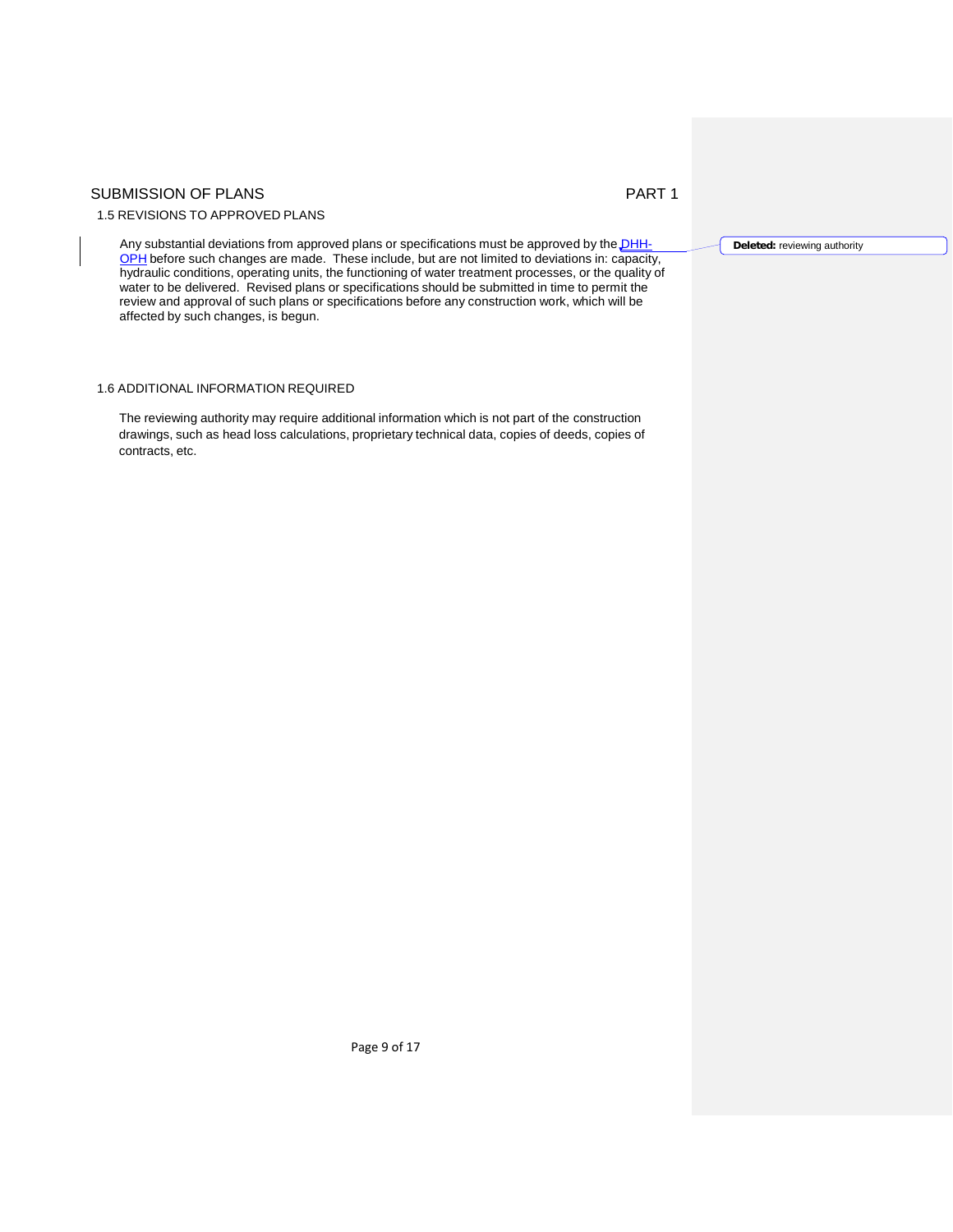### 2.0 GENERAL

The design of a water supply system or treatment process encompasses a broad area. Application of this part is dependent upon the type of system or process involved.

# 2.1 DESIGN BASIS

The system including the water source and treatment facilities shall be designed for maximum day demand at the design year.

# 2.2 PLANT LAYOUT

Design shall

consider:

- a. functional aspects of the plant layout;
- b. provisions for future plant expansion;
- c. provisions for expansion of the plant waste treatment and disposal facilities;
- d. access roads;
- e. site grading;
- f. site drainage;
- g. walks;
- h. driveways;
- i. chemical delivery.

# 2.3 BUILDING LAYOUT

Design shall provide

for: a. adequate

ventilation; b.

adequate lighting;

- c. adequate heating;
- d. adequate drainage;
- e. dehumidification equipment, if necessary;
- f. accessibility of equipment for operation, servicing, and removal;

Page 10 of 17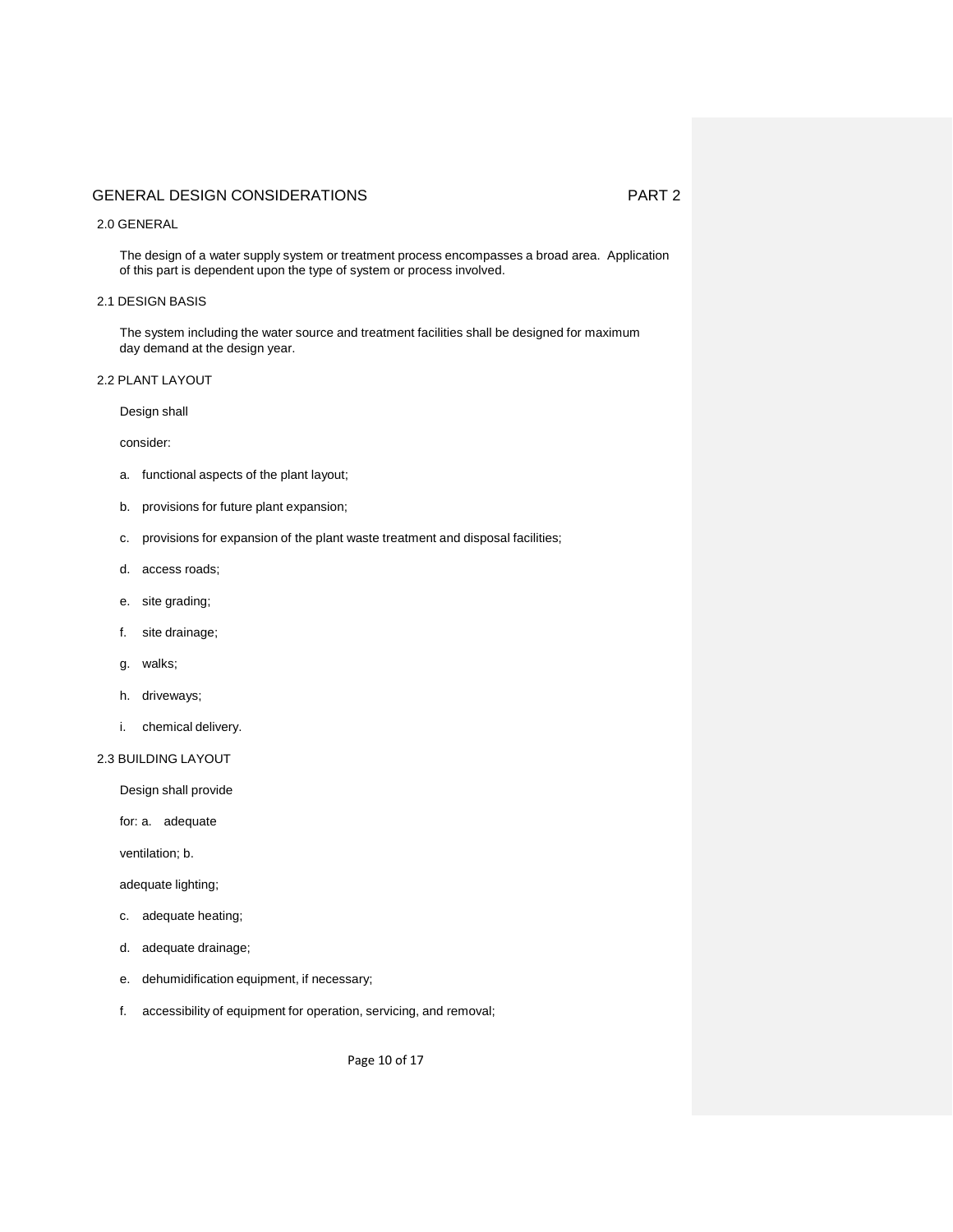**Deleted:** National Electrical Code or to

**Deleted:** are recommended

**Formatted:** Font: Bold, Italic, Font color:

**Formatted:** Not Expanded by / Condensed by **Formatted:** Not Expanded by / Condensed by **Formatted:** Not Expanded by / Condensed by

relevant state **Deleted:** /or

Purple

**Deleted:** supply **Deleted:** and

**Deleted:** A **Deleted:** must **Deleted:** n appropriately **Deleted:** Standard Methods for the Examination of Water and Wastewater or approved alternative methods

**Deleted:** shall

**Deleted:** should

**Deleted:** reviewing authority

- g. flexibility of operation;
- h. operator safety;
- i. convenience of operation;
- j. chemical storage and feed equipment in a separate room to reduce hazards and dust problems.

### 2.4 LOCATION OF STRUCTURES

The appropriate regulating authority must be consulted regarding any structure which is so located that normal or flood stream flows may be impeded.

# 2.5 ELECTRICAL CONTROLS

Main switch gear electrical controls shall be located above grade, in areas not subject to flooding (see 2.20). All electrical work shall conform to the requirements of the applicable code(s) adopted under the authority of Act 12 of the 2005 First Extraordinary Session and any applicable local code(s) which may have stricter requirements.

# 2.6 STANDBY POWER

| Dedicated Standby power shall be required by the DHH-OPH so that water may be treated and/or | Deleted: reviewing authority        |
|----------------------------------------------------------------------------------------------|-------------------------------------|
| pumped to the distribution system during power outages to meet the average day demand.       |                                     |
| Alternatives to dedicated standby power may be considered by the DHH-OPH with proper         | <b>Deleted:</b> reviewing authority |
| iustification.                                                                               |                                     |

Carbon monoxide detectors should be installed when fuel-fired generators are housed.

### 2.7 SHOP SPACE AND STORAGE

Adequate facilities should be included for shop space and storage consistent with the designed facilities.

### 2.8 LABORATORY FACILITIES

Each public water system shall have its own equipment and facilities for the routine laboratory testing necessary to ensure the proper operation of the water supply system. Laboratory equipment selection shall be based on the characteristics of the raw water source, the complexity of the treatment process involved, the contaminants or analytes for which monitoring is required or desired, and the particular laboratory methodology and minimum accuracy required to be performed for such contaminants or analytes. Laboratory test kits which simplify procedures for making one or more tests may be acceptable. An operator or chemist qualified to perform the necessary laboratory tests is essential. **Other than those analytes allowed to be analyzed in a DHH-OPH Approved** Chemical Laboratory/Drinking Water (see Chapter 15 of this Part), analyses conducted to determine compliance with drinking water regulations shall be performed in a DHH-OPH – certified or a U.S. Environmental Protection Agency (EPA)−certified laboratory in accordance with, the requirements of this Part. Persons designing and equipping laboratory facilities should confer with the DHH-OPH before beginning the preparation of plans or the purchase of equipment. Methods for verifying adequate quality assurances and for routine calibration of equipment shall be provided.

2.8.1 Testing equipment

Page 11 of 17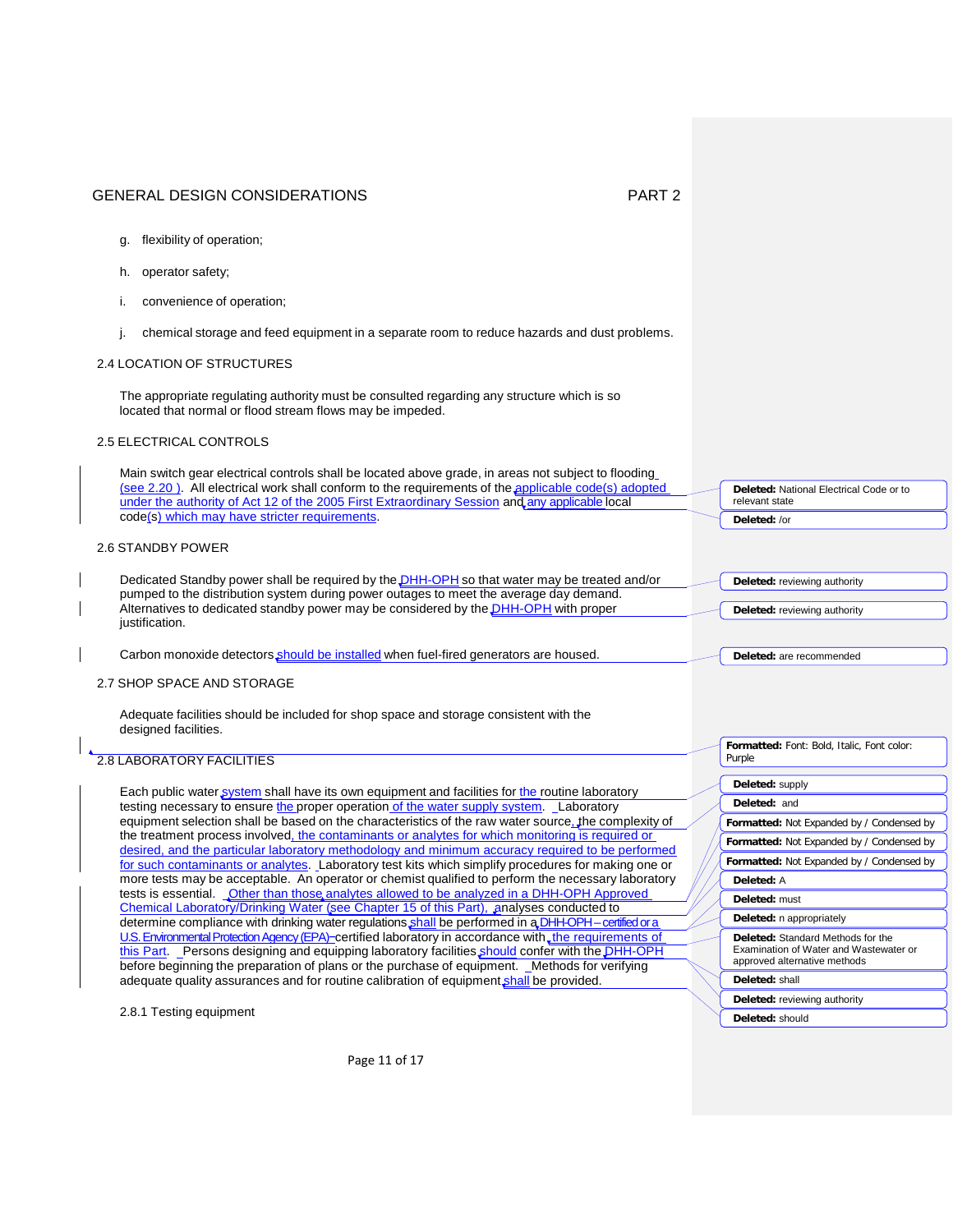As a minimum, the following laboratory equipment shall be provided:

- Surface water systems or groundwater under the direct influence of surface water (GWUDISW) systems shall have a nephelometric turbidimeter meeting the requirements of the approved turbidity methods in Chapter 11 of this Part.
- b. Each surface water treatment plant or GWUDISW plant utilizing flocculation and sedimentation, including those which lime soften, shall have a pH meter, jar test equipment, and titration equipment for both hardness and alkalinity.
- c. Each ion-exchange softening plant, and lime softening plant treating only groundwater shall have a pH meter and titration equipment for both hardness and alkalinity.
- $\mathfrak{a}$ . Each iron and/or manganese removal plant shall have test equipment capable of accurately measuring iron to a minimum of 0.1 milligrams per liter, and/or test equipment capable of accurately measuring manganese to a minimum of 0.05 milligrams per liter.
- Public water systems which chlorinate shall have test equipment for determining both free and total chlorine residual by the applicable method listed in Table 1 of §1105.C of this Part.
- If a public water system adjusts its fluoride level, equipment shall be provided for measuring the quantity of fluoride in the water. Such equipment shall be subject to the approval of the **DHH-OPH**.
- Public water systems which feed poly and/or orthophosphates shall have test equipment capable of accurately measuring phosphates from 0.1 to 20 milligrams per liter.
- h. Public water systems that use chlorine dioxide shall have an amperometric titrator with platinum-platinum electrodes capable of measuring chlorite to a minimum accuracy of plus or minus 0.05 milligrams per liter.
- Surface water systems, GWUDISW systems, and any groundwater system required to or choosing to achieve a minimum CT value [residual disinfectant concentration ("C") times the contact time "T" when the pipe, vessel, etc., is in operation] at or before the first customer shall have a method of measuring water temperature using a thermometer or thermocouple with a minimum accuracy of plus or minus 0.5 degrees Celsius (0.5°C).
- 2.8.2 Physical facilities

Sufficient bench space, adequate ventilation, adequate lighting, storage room, laboratory sink, and auxiliary facilities (*e.g.*, restroom facilities available on-site of the in-house lab for the operator, analyst, or chemist running the lab tests; special fire-proof cabinets for storing volatile reagents as may be required by the state fire marshal; special ventilation hoods as may be required by OSHA over the work area; refrigerator; Bunsen burner; stirrers; etc.) shall be provided. Air conditioning may be necessary.

### 2.9 MONITORING EQUIPMENT

Water treatment plants should be provided with equipment (including recorders, where applicable)

Page 12 of 17

| Deleted: a. Surface water supplies shall<br>provide the necessary facilities for<br>microbiological testing of water from both<br>the treatment plant and the distribution<br>system. The reviewing authority may allow<br>deviations from this requirement. |
|--------------------------------------------------------------------------------------------------------------------------------------------------------------------------------------------------------------------------------------------------------------|
| Formatted: Indent: Left: 0.57", Hanging:<br>0.25", Right: 0.07", Space Before: 0 pt, Line<br>spacing: single                                                                                                                                                 |
| Deleted: b                                                                                                                                                                                                                                                   |
| Deleted: supplies                                                                                                                                                                                                                                            |
| Deleted: Standard Methods for the<br>Examination of Water and Wastewater                                                                                                                                                                                     |
| Deleted: c                                                                                                                                                                                                                                                   |
| Deleted: d                                                                                                                                                                                                                                                   |
| Deleted: d                                                                                                                                                                                                                                                   |
| Deleted: f                                                                                                                                                                                                                                                   |
| Formatted: Indent: Left: 0.57", Space Before:<br>0 pt, Tab stops: 0.82", Left                                                                                                                                                                                |
| Deleted: supplies                                                                                                                                                                                                                                            |
| Deleted: s                                                                                                                                                                                                                                                   |
| Deleted: Standard Methods for the<br>Examination of Water andWastewater                                                                                                                                                                                      |
| Deleted: q                                                                                                                                                                                                                                                   |
| Deleted: E                                                                                                                                                                                                                                                   |
| Formatted: Not Expanded by / Condensed by                                                                                                                                                                                                                    |
| Deleted: reviewing authority                                                                                                                                                                                                                                 |
| Deleted: h                                                                                                                                                                                                                                                   |
| Deleted: supplies                                                                                                                                                                                                                                            |

**Formatted:** Font: Italic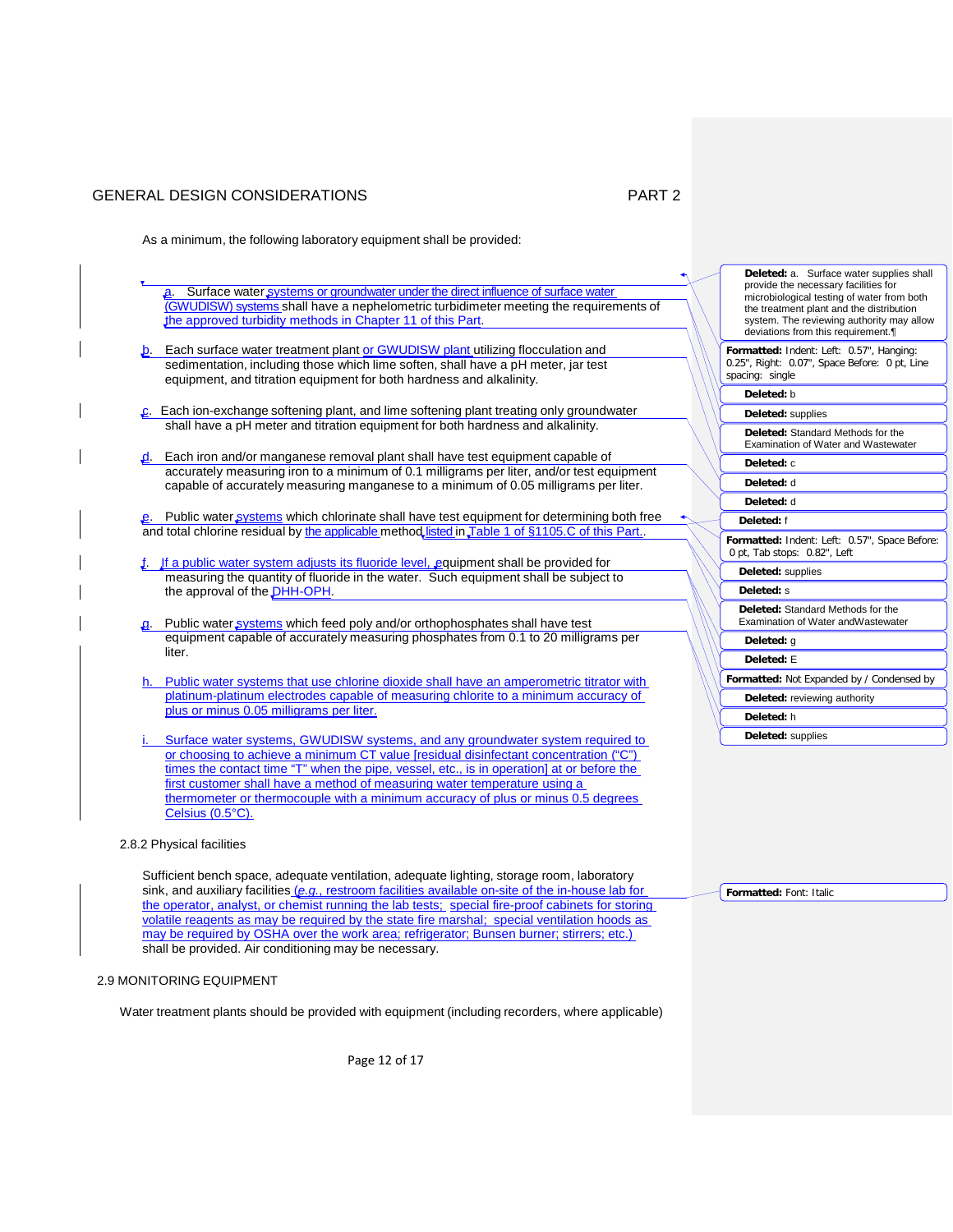to monitor the water as follows:

a. Plants treating ground water using iron removal and/or ion exchange softening shall have the capability to monitor and record free chlorine residual.

lon exchange plants for nitrate removal shall continuously monitor and record the treated water nitrate level.

# 2.10 SAMPLE TAPS

Sample taps shall be provided so that water samples can be obtained from each water source and from appropriate locations in each unit operation of treatment, and from the finished water. Taps shall be consistent with sampling needs and shall not be of the petcock type. Taps used for obtaining samples for bacteriological analysis shall be of the smooth-nosed type without interior or exterior threads, shall not be of the mixing type, and shall not have a screen, aerator, or other such appurtenance.

# 2.11 FACILITY WATER SUPPLY

The water treatment plant's service connection line and the finished water sample tap line shall both be supplied from a source of finished water at a point where all chemicals have been thoroughly mixed, and the required disinfectant contact time has been achieved (see Section 4.4.2). Please note that, in some cases, the take off point of the water treatment plant's service connection line and the finished water sample tap line may be downstream of the plant itself but at or before the first customer. There shall be no cross-connections between the water treatment plant's service connection line or the finished water sample tap line and any piping, troughs, tanks, or other treatment units containing wastewater, treatment chemicals, raw or partially treated water.

### 2.12 WALL CASTINGS

Consideration shall be given to providing extra wall castings built into the structure to facilitate future uses whenever pipes pass through walls of concrete structures.

#### 2.13 METERS

All public water systems shall have an acceptable means of measuring the flow from each source, the washwater, the recycled water, any blended water of different quality, and the finished water.

### 2.14 PIPING COLOR CODE

To facilitate the identification of piping in treatment plants and pumping stations of a water supply system, the following color scheme shall be utilized:

> Water Lines

Raw or Recycle **Contact Contact Act Olive** Olive Green Settled or Clarified<br>
Finished or Potable<br>
Dark Blue Finished or Potable

| Deleted: a. Plants treating surface water<br>and ground water under the direct influence<br>of surface water should have the capability<br>to monitor and record turbidity, free chlorine<br>residual, water temperature and pH at<br>locations necessary to evaluate adequate<br>CT disinfection, and other important process<br>control variables as determined by the<br>reviewing authority. Continuous monitoring<br>and recording may be required. |  |
|----------------------------------------------------------------------------------------------------------------------------------------------------------------------------------------------------------------------------------------------------------------------------------------------------------------------------------------------------------------------------------------------------------------------------------------------------------|--|
| Deleted: b                                                                                                                                                                                                                                                                                                                                                                                                                                               |  |
| Deleted: should                                                                                                                                                                                                                                                                                                                                                                                                                                          |  |
| Deleted: c                                                                                                                                                                                                                                                                                                                                                                                                                                               |  |
|                                                                                                                                                                                                                                                                                                                                                                                                                                                          |  |

**Deleted:** should

| Deleted: facility                         |
|-------------------------------------------|
| Deleted: supply                           |
| Deleted: plant                            |
| Formatted: Not Expanded by / Condensed by |
| Deleted: facility                         |
|                                           |

**Deleted:** supplies

**Deleted:** it is recommended that

Page 13 of 17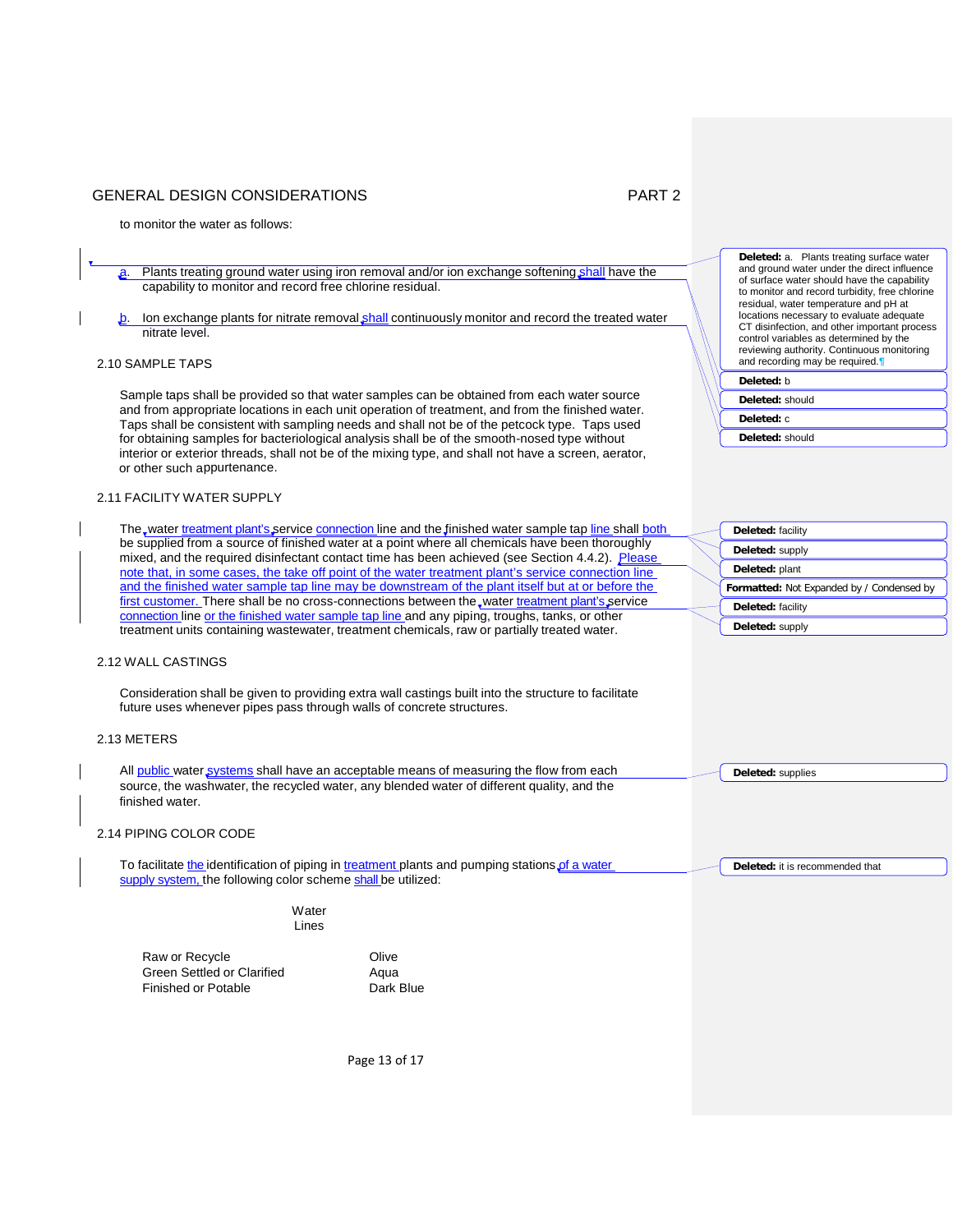$\mathsf I$ 

| Chemical<br>Lines                                                                                                                                                                                                                                                                                   |                                                                                                                                                                                                                                                                                                                                                                                                                                                                                                                                                                                                                     |                                                                                                        |
|-----------------------------------------------------------------------------------------------------------------------------------------------------------------------------------------------------------------------------------------------------------------------------------------------------|---------------------------------------------------------------------------------------------------------------------------------------------------------------------------------------------------------------------------------------------------------------------------------------------------------------------------------------------------------------------------------------------------------------------------------------------------------------------------------------------------------------------------------------------------------------------------------------------------------------------|--------------------------------------------------------------------------------------------------------|
| Alum or Primary Coagulant<br>Ammonia<br>Carbon Slurry<br>Caustic<br>Chlorine (Gas and Solution)<br><b>Chlorine Dioxide</b><br>Fluoride<br>Lime Slurry<br>Ozone<br>Phosphate Compounds<br><b>Polymers or Coagulant Aids</b><br>Potassium Permanganate<br>Soda Ash<br>Sulfuric Acid<br>Sulfur Dioxide | Orange<br>White<br><b>Black</b><br>Yellow with Green Band<br>Yellow<br><b>Yellow with Violet Band</b><br>Light Blue with Red Band<br>Light Green<br>Yellow with Orange Band<br>Light Green with Red Band<br>Orange with Green Band<br>Violet<br>Light Green with Orange Band<br>Yellow with Red Band<br>Light Green with Yellow Band                                                                                                                                                                                                                                                                                |                                                                                                        |
| <b>Waste Lines</b>                                                                                                                                                                                                                                                                                  |                                                                                                                                                                                                                                                                                                                                                                                                                                                                                                                                                                                                                     |                                                                                                        |
| Backwash Waste<br><b>Brown</b><br><b>Brown</b><br>Dark<br>Sewer<br>(Sanitary<br>Dark Gray                                                                                                                                                                                                           | Light<br>Sludge<br>Other)<br>or                                                                                                                                                                                                                                                                                                                                                                                                                                                                                                                                                                                     |                                                                                                        |
|                                                                                                                                                                                                                                                                                                     |                                                                                                                                                                                                                                                                                                                                                                                                                                                                                                                                                                                                                     | Formatted: Indent: Left: 0"                                                                            |
| Other                                                                                                                                                                                                                                                                                               |                                                                                                                                                                                                                                                                                                                                                                                                                                                                                                                                                                                                                     | Deleted: ¶                                                                                             |
| Compressed Air<br>Green<br>Gas<br>Red                                                                                                                                                                                                                                                               | Dark                                                                                                                                                                                                                                                                                                                                                                                                                                                                                                                                                                                                                |                                                                                                        |
| <b>Reclaimed Water</b>                                                                                                                                                                                                                                                                              | <b>Purple</b>                                                                                                                                                                                                                                                                                                                                                                                                                                                                                                                                                                                                       | Formatted: Right: 2.52"                                                                                |
| <b>Other Lines</b><br>Gray                                                                                                                                                                                                                                                                          | Light                                                                                                                                                                                                                                                                                                                                                                                                                                                                                                                                                                                                               |                                                                                                        |
| this labeling.                                                                                                                                                                                                                                                                                      | In lieu of the color coding of pipes as described above, all pipes may be painted similar colors as<br>long as each and every pipe is banded and labeled at 5 foot intervals with the name of the liquid<br>or gas clearly displayed on the pipe. Arrows indicating the direction of flow should be included in<br>For liquids or gases not listed above, a unique color scheme and labeling should be used. In<br>situations where two colors do not have sufficient contrast to easily differentiate between them, a<br>six-inch band of contrasting color should be on one of the pipes at approximately 30 inch |                                                                                                        |
| on the pipe. $\Box$                                                                                                                                                                                                                                                                                 | intervals. The name of the liquid or gas and arrows indicating the direction of flow should also be<br>As a point of information, please note that any nonpotable water lines considered as plumbing                                                                                                                                                                                                                                                                                                                                                                                                                | Deleted: In some cases it may be<br>advantageous to provide arrows indicating<br>the direction of flow |
|                                                                                                                                                                                                                                                                                                     | (e.g., piping and outlets conveying nonpotable water within an office building, restroom, or other                                                                                                                                                                                                                                                                                                                                                                                                                                                                                                                  | Formatted: Font: Italic                                                                                |

Page 14 of 17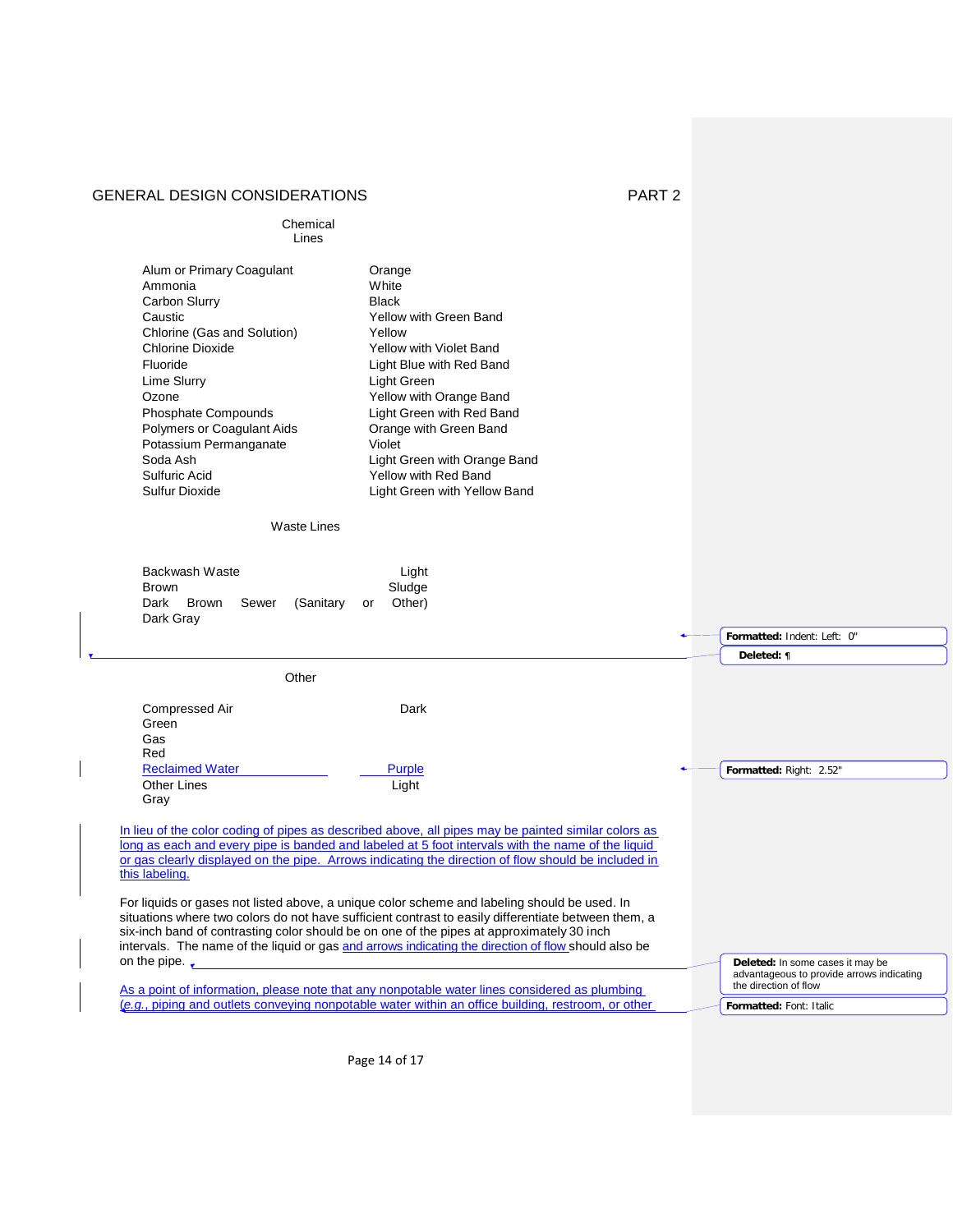**Deleted:** A **Deleted:** shall be

**Deleted:** current AWWA procedures

**Formatted:** Indent: Left: 0.63" **Formatted:** Font: Italic

**Deleted:** works

structure normally served by finished, potable water) and located on the water supply system's property is required to be identified in accord with LAC 51:XIV.607 (Identification of Nonpotable Water).

### 2.15 DISINFECTION

Water from new systems, or from any new part(s) of existing systems, shall not be furnished for consumer's use until all wells, pipes, tanks, and equipment which can convey or store potable water are disinfected in accordance with §353.A and B of this Part. In accord with §353.C of this Part, the highly chlorinated water shall then be flushed from the new system, or from the new part(s) of the existing system until normal residual chlorine levels have been achieved. Bacteriological samples shall then be collected and the sample results from either a DHH-OPH−certified or EPA−certified laboratory shall indicate that such samples are free from contamination by coliform bacteria before the water is furnished for consumer's use.

Current American Water Works Association (AWWA) disinfection procedures may be employed in lieu of utilizing §353.A and B of this Part; however, any AWWA disinfection procedure utilized in an existing system shall include:

1.) the issuance of a boil water advisory when drinking water being provided to the consumer is potentially contaminated (*e.g.*, repair of a water main break when the main is depressurized below 20 psi); 2.) the collection of bacteriological samples following flushing to normal residual chlorine levels;

and 3.) sample results from either a DHH-OPH−certified or EPA−certified laboratory that indicate that such samples are free from contamination by coliform bacteria before the boil water advisory is lifted

and water is furnished for consumer's use.

Plans or specifications shall outline the procedure and include the disinfectant dosage, contact time, and method of testing the results of the procedure.

#### 2.16 OPERATION AND MAINTENANCE MANUAL

An operation and maintenance manual including a parts list and parts order form, operator safety procedures and an operational trouble-shooting section shall be supplied to the water supply system as part of any proprietary unit installed in the facility.

#### 2.17 OPERATOR INSTRUCTION

Provisions shall be made for operator instruction at the start-up of a plant or pumping station.

### 2.18 SAFETY

Consideration shall be given to the safety of water plant personnel and visitors. The design shall comply with all applicable safety codes and regulations that include, but are not limited to, the codes adopted under the authority of Act 12 of the 2005 First Extraordinary Session, State Fire Marshal regulations (see LAC 55.V), National Fire Protection Association (NFPA) standards, and state and federal Occupational Health and Safety Administration (OSHA) standards. Items to be considered include, but are not limited to, noise arresters, noise protection, confined space entry, protective equipment and clothing, gas masks, safety showers and eye washes, handrails and guards, warning signs, smoke detectors, toxic gas detectors and fire extinguishers.

**Deleted:** must **Deleted:** must **Deleted:** may **Deleted:** Uniform Building Code **Deleted:** Uniform Fire Code **Deleted:** S

2.19 SECURITY

Page 15 of 17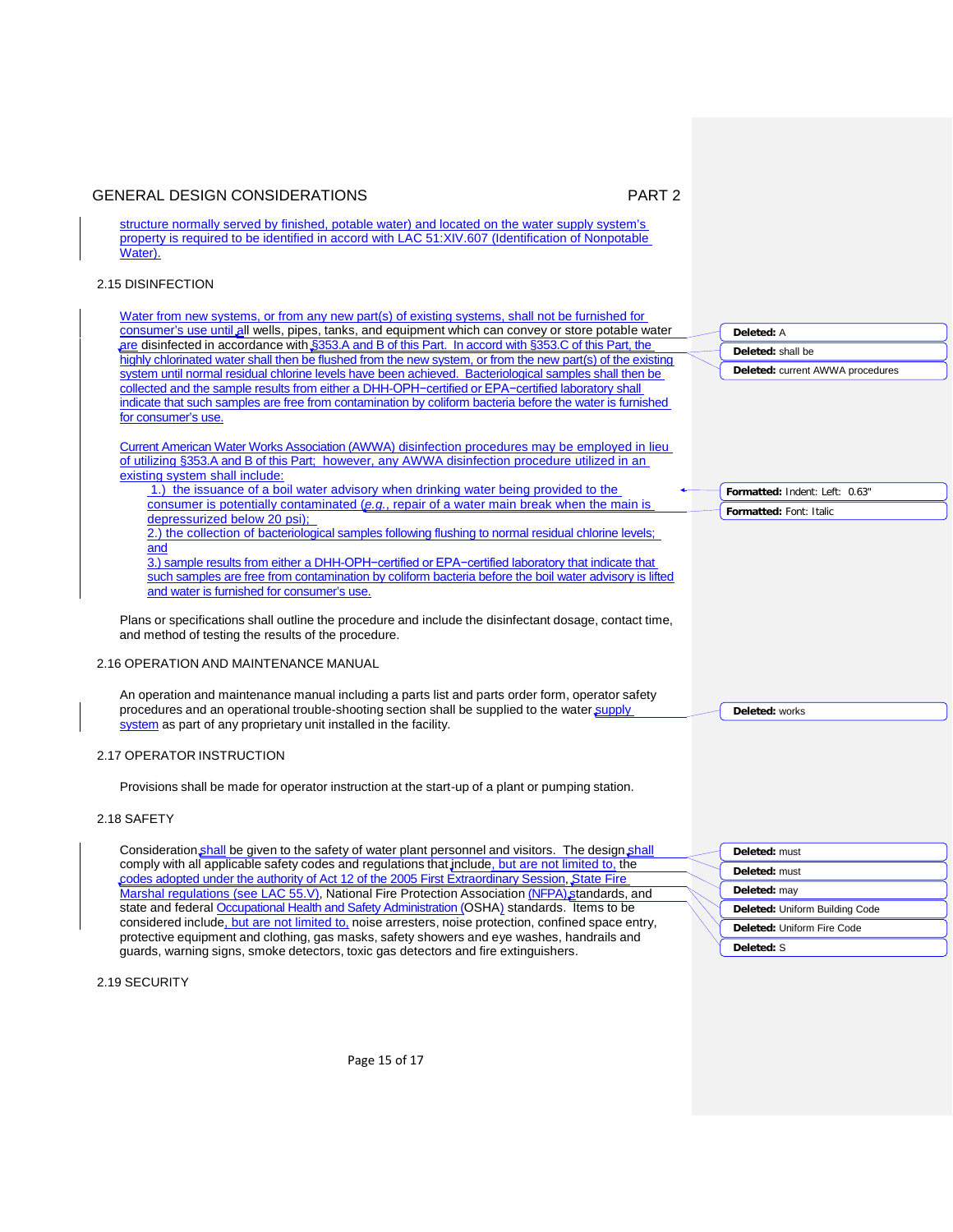Security measures including, but not limited to. the requirements of §315.A and 327.A.13 of this Part, shall be installed and instituted. Other appropriate design measures to help ensure the security of water system facilities shall be incorporated. Such measures, as a minimum, shall include means to lock all exterior doorways, windows, gates and other entrances to source, production, treatment, pumping and water storage facilities. Other measures may include fencing, signage, close circuit monitoring, real-time water quality monitoring, intrusion alarms, as well as safety measures to prevent tampering with any electronic, computer or other automated system which may operate or assist in the operation of the water supply system.

[Additional Information/Suggestion concerning Security: On June 12, 2002 the federal *Public Health Security and Bioterrorism Preparedness and Response Act of 2002 – Title IV, Section 401*, amended the federal *Safe Drinking Water Act (42 USC 300f, et seq.)* by inserting Section 1433 (42 USC 300i-2). In this amendment, each community water system serving a population of greater than 3,300 persons is required to conduct an assessment of the vulnerability of its system to a terrorist attack or other intentional acts intended to substantially disrupt the ability of the system to provide a safe and reliable supply of drinking water. The vulnerability assessment is required to include, but is not be limited to, a review of pipes and constructed conveyances, physical barriers, water collection, pretreatment, treatment, storage and distribution facilities, electronic, computer or other automated systems which are utilized by the public water system, the use, storage, or handling of various chemicals, and the operation and maintenance of such system. Public water systems were required to submit their vulnerability assessment directly to the USEPA. The deadline for such submittal has since passed. For any new additions or substantial renovations to existing public water systems information gleaned from such assessment should be utilized to install and institute security measures. It appears that 42 USC 300i-2 does not directly address the need for new public water systems to conduct a vulnerability assessment prior to operation; therefore, DHH-OPH urges and requests that any such proposed new public water system, particularly those which intend to serve a population of greater than 3,300 persons, consult with the Public Water Supply Supervision (PWSS) program of the Region VI Office of the USEPA.]

### 2.20 FLOOD PROTECTION

Other than surface water intakes, all water supply facilities (including structures, electrical and mechanical equipment) shall be protected to at least the 100 year flood elevation or maximum flood of record. Water treatment facilities shall be readily accessible by access roads built to at least the 25 year flood level elevation. The minimum width of access roads shall be 8 feet to permit access for maintenance vehicles. Flood plain regulations of state and federal agencies shall be considered. . Minimum freeboard for access roads to water treatment facilities shall be 3 fee except that for water supply systems serving less than 3,300 persons 2 feet is acceptable. These requirements apply to new construction and to existing facilities undergoing substantial renovation (as that term is specifically defined under Clause "i." of Subparagraph "a." of LAC 51:I.101.A).

The above Section shall not be construed to allow existing water supply facilities to be inaccessible during flooding conditions. The water supply system shall provide high water vehicles, boats, or other acceptable means and methods to be able to access, safely operate, and maintain its water supply facilities during floods or other high water events.

## 2.21 CHEMICALS AND WATER CONTACT MATERIALS

Chemicals and water contact materials shall meet the appropriate American National Standards Institute/American Water Works Association (ANSI/AWWA) and/or American National Standards Institute/NSF International {*formerly National Sanitation Foundation*} (ANSI/NSF) standards.

2.22 OTHER CONSIDERATIONS



**Deleted:** and

**Formatted:** Font: Arial **Formatted:** Font: Arial **Formatted:** Font: Arial **Formatted:** Font: Arial **Formatted:** Font: Not Italic **Formatted:** Font: Arial **Formatted:** Font: Arial **Formatted:** Font: Arial **Formatted:** Font: Arial

**Formatted:** Font: Arial

| <b>Deleted:</b> and water treatment plant access<br>roads                      |  |  |
|--------------------------------------------------------------------------------|--|--|
| <b>Deleted:</b> , as required by the reviewing<br>authority                    |  |  |
| <b>Formatted:</b> Not Expanded by / Condensed by                               |  |  |
| <b>Formatted:</b> Not Expanded by / Condensed by                               |  |  |
| <b>Formatted:</b> Not Expanded by / Condensed by                               |  |  |
| Formatted: Not Expanded by / Condensed by                                      |  |  |
| <b>Formatted:</b> Not Expanded by / Condensed by                               |  |  |
| <b>Formatted:</b> Not Expanded by / Condensed by                               |  |  |
| <b>Formatted:</b> Not Expanded by / Condensed by                               |  |  |
| Deleted: A freeboard factor may also be<br>required by the reviewing authority |  |  |
|                                                                                |  |  |
| Deleted: be approved by the reviewing<br>authority or                          |  |  |

Page 16 of 17